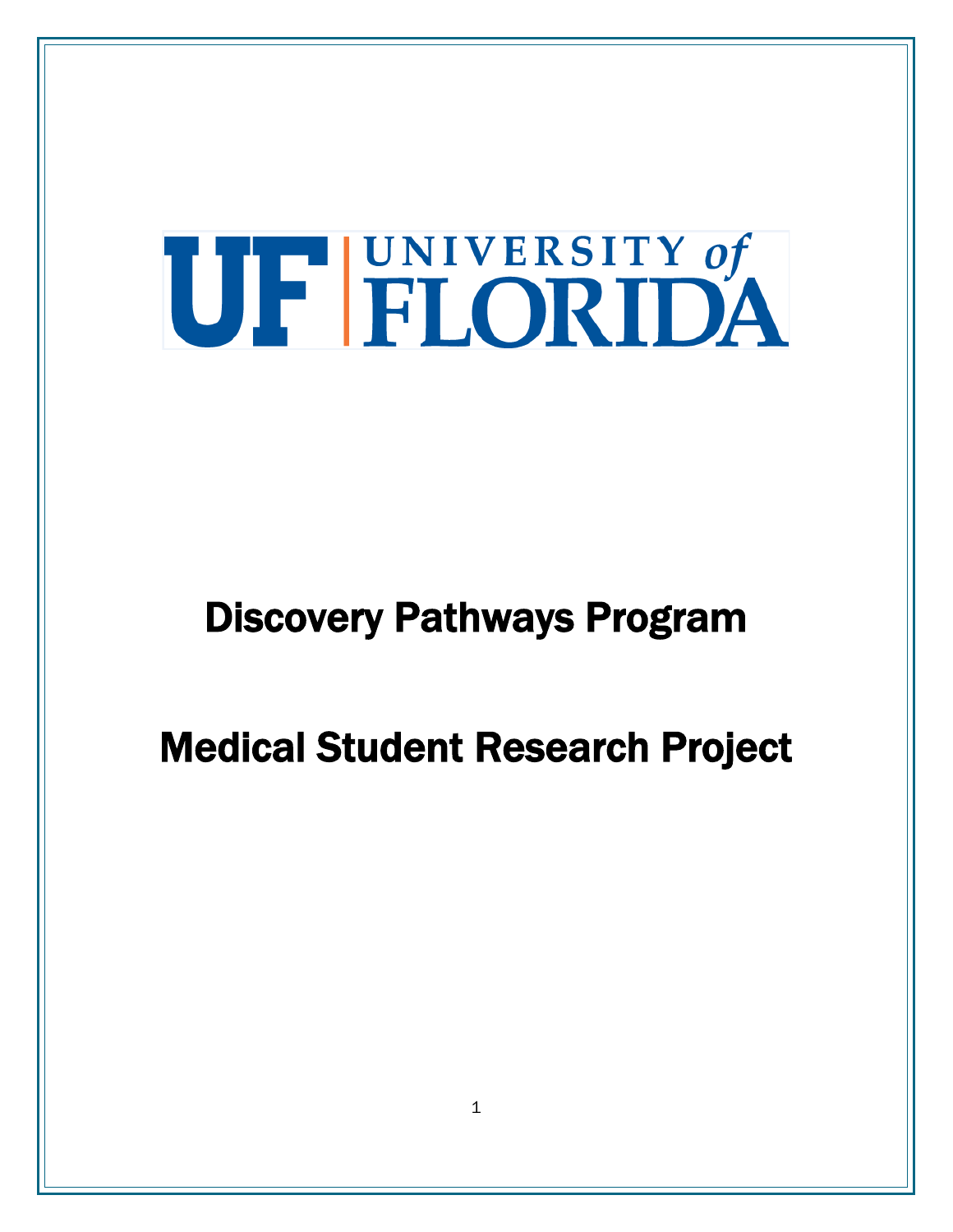University of Florida International Travel Check List

Please complete this form and send it to the person in your department responsible for travel before you travel abroad on behalf of the University of Florida. Please do so for each trip even if it involves repeated visits to the same country.

Traveling to (list countries): \_\_\_\_\_\_\_\_\_\_\_\_\_\_\_\_\_\_\_\_\_\_\_\_\_\_\_\_\_\_\_\_\_\_\_\_\_\_\_\_\_\_\_\_\_\_\_\_\_\_\_\_

| Travel dates: | $\frac{m}{d}$ (mm/dd/yy) to | (mm/dd/yy) |
|---------------|-----------------------------|------------|
| Travel dates: | $\frac{m}{d}$ (mm/dd/yy) to | (mm/dd/yy) |
| Travel dates: | $\frac{m}{d}$ (mm/dd/yy) to | (mm/dd/yy) |

\_\_\_\_\_\_\_\_\_\_\_\_\_\_\_\_\_\_\_\_\_\_\_\_\_\_\_\_\_\_\_\_\_\_\_\_\_\_\_\_\_\_\_\_\_\_\_\_\_\_\_\_\_\_\_\_\_\_\_\_\_\_\_\_\_\_\_\_\_\_\_\_\_\_

\_\_\_\_\_\_\_\_ (initials) I have consulted with my clinician or a travel clinic about my international travel and have received necessary vaccines and travel medication

\_\_\_\_\_\_\_\_ (initials) As required I have registered my international travel with the International Center [\(http://www.ufic.ufl.edu/travelregistration.html\)](http://www.ufic.ufl.edu/travelregistration.html) and have received my TeamAssist card*.*

 $\mu$  (initials or n/a) If I am traveling to an embargoed country, I have additionally read the UF policy at [http://www.ufic.ufl.edu/TravelEmbargoed.html,](http://www.ufic.ufl.edu/TravelEmbargoed.html) and as required I have contacted Dean Leonardo Villalón.

Name:  $\Box$ 

(exactly as it appears on your government-issued passport)

UFID Passport #:

Date of passport issue: \_\_\_\_\_\_\_\_\_ (mm/dd/yy)

Date of passport expiration: \_\_\_\_\_\_\_\_\_\_ (mm/dd/yy)

Country of issue: \_\_\_\_\_\_\_\_\_\_\_\_\_\_\_\_\_\_\_\_ Country of residence: \_\_\_\_\_\_\_\_\_\_\_\_\_\_\_\_\_\_\_\_

Signature: \_\_\_\_\_\_\_\_\_\_\_\_\_\_\_\_\_\_\_\_\_\_\_\_\_\_\_\_\_\_\_\_\_ Date: \_\_\_\_\_\_\_\_\_\_\_\_\_\_\_ (mm/dd/yy)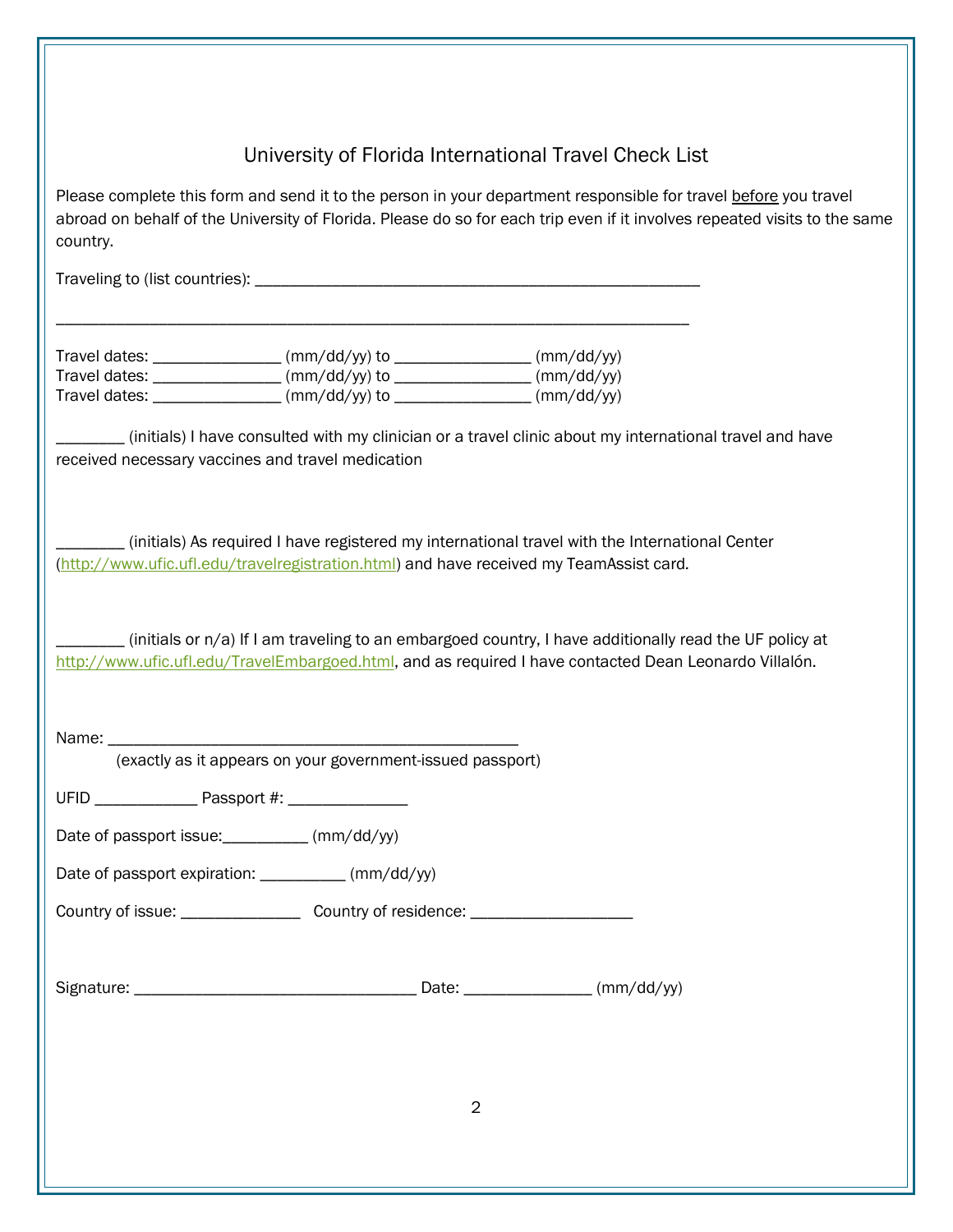#### MSRP Contacts

Dr. Schultz, [schultzg@ufl.edu](mailto:schultzg@ufl.edu) 352.273.7560 Shawn Murphy [smurphy21@ufl.edu](mailto:smurphy21@ufl.edu) 352.273.8580

#### International Medical Education Contacts

Dr. DeVos, Director, [elizabeth.devos@jax.ufl.edu](mailto:elizabeth.devos@jax.ufl.edu) 352.273.6626 Meghan Nodurft-Froman, Associate Director, [meghan.froman@medicine.ufl.edu](mailto:meghan.froman@medicine.ufl.edu)

Shawn Murphy smurphy 21@ufl.edu 352.273.8580

#### Website

The International Medical Education website is located at http://discovery.education.med.ufl.edu/. Our webpage has required training information and is a great resource for MSRP in general.

#### Before leaving participate in a pre-departure training

Attend inter-professional pre-departure training workshop or complete Practitioner's Guide to Global Health

<https://www.edx.org/course/practitioners-guide-global-health-part-1-bux-globalhealthx-1>

#### CISI Insurance Information

- All students are required to purchase CISI insurance through the UF International Center, unless they have GatorGradCare or GatorCare.
	- 1. Register for CISI insurance \$35/month per person,<https://internationalcenter.ufl.edu/node/116>
	- 2. Please feel free to contact Linda Gritman with any questions pertaining to CISI insurance.
	- 3. All students will also have to complete the [online travel registration.](https://internationalcenter.ufl.edu/travel/online-travel-registration) (ctrl + click to open hyper link to UFIC)

**IMPORTANT:** Please use the pdf below if you are unable to login to complete your travel registration.



TeamAssistApplicatio nForm.pdf

#### Team Assist Plan (a part of your CISI insurance)

For Team Assist Plan assistance, your ID number is your policy number. In the U.S., call (800) 472-0906, worldwide call collect (01-713) 267-2525 or e-mail [customerservice3@aig.com](mailto:customerservice3@aig.com) ---part of your CISI insurance coverage, TAP includes: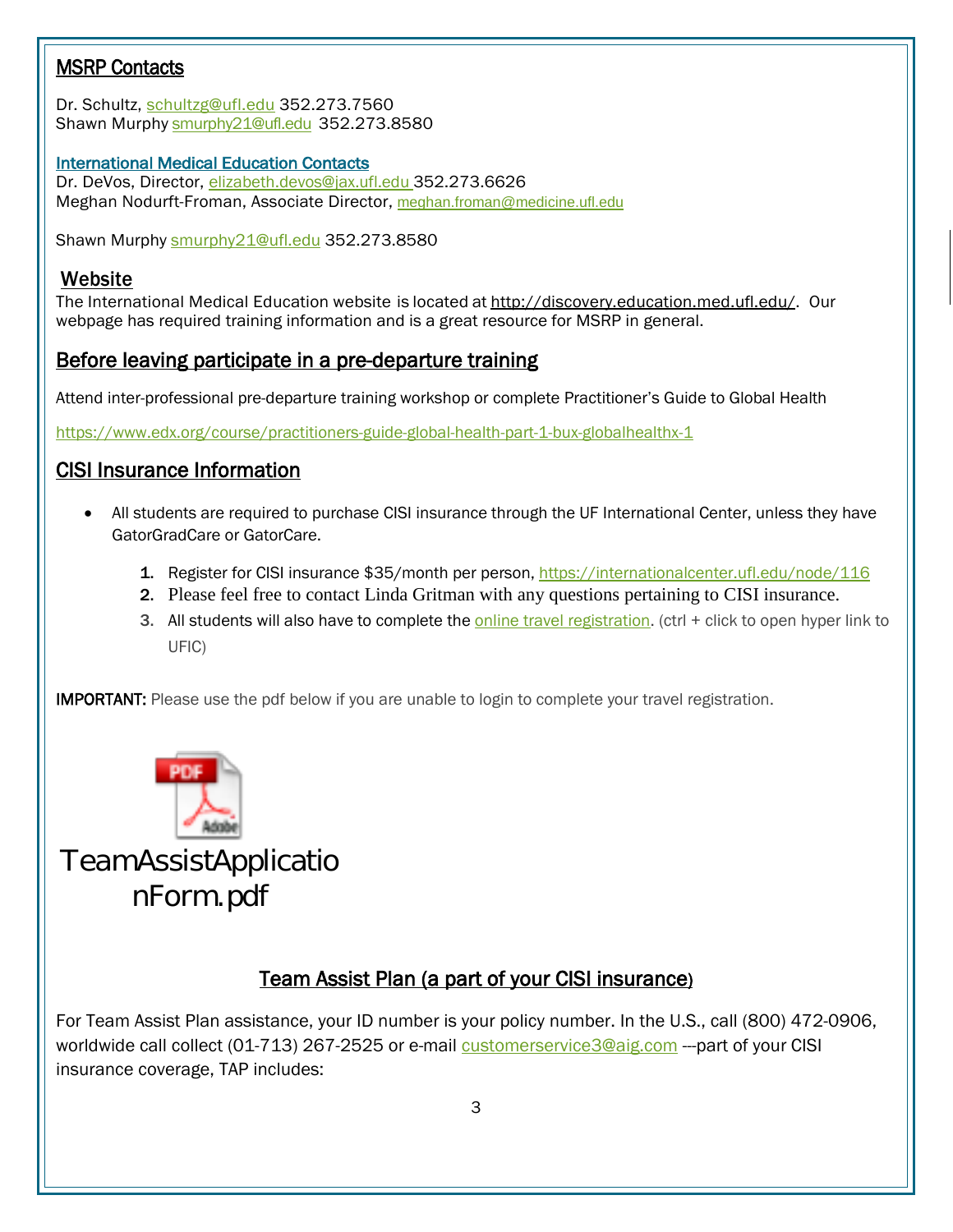#### Medical assistance

#### Medical Referral

Referrals will be provided for physicians, hospitals, clinics or any other medical service provider requested by the Insured. Service is available 24 hours a day, worldwide.

#### Medical Monitoring

In the event the Insured is admitted to a U.S. or foreign hospital, the AP will coordinate communication between the Insured's own physician and the attending medical doctor or doctors. The AP will monitor the Insured's progress and update the family or the insurance company accordingly.

#### Prescription Drug Replacement/Shipment

Assistance will be provided in replacing lost, misplaced, or forgotten medication by locating a supplier of the same medication or by arranging for shipment of the medication as soon as possible.

Emergency Message Transmittal

The AP will forward an emergency message to and from a family member, friend or medical provider.

#### Coverage Verification/ Payment Assistance for Medical Expenses

The AP will provide verification of the Insured's medical insurance coverage when necessary to gain admittance to foreign hospitals, and if requested, and approved by the Insured's insurance company, or with adequate credit guarantees as determined by the Insured, provide a guarantee of payment to the treating facility.

#### Travel assistance

Obtaining Emergency Cash The AP will advise how to obtain or to send emergency funds world-wide.

Traveler Check Replacement Assistance

The AP will assist in obtaining replacements for lost or stolen traveler checks from any company, i.e., Visa, Master Card, Cooks, American Express, etc., worldwide.

#### Lost/ Delayed Luggage Tracing

The AP will assist the Insured whose baggage is lost, stolen or delayed while traveling on a common carrier. The AP will advise the Insured of the proper reporting procedures and will help travelers maintain contact with the appropriate companies or authorities to help resolve the problem.

Replacement of Lost or Stolen Airline Ticket

One telephone call to the provided 800 number will activate the AP's staff in obtaining a replacement ticket.

#### Technical assistance

Credit Card/ Passport/ Important Document Replacement

The AP will assist in the replacement of any lost or stolen important document such as a credit card, passport, visa, medical record, etc. and have the documents delivered or picked up at the nearest embassy or consulate.

#### Locating Legal Services

The AP will help the Insured contact a local attorney or the appropriate consular officer when an Insured is arrested or detained, is in an automobile accident, or otherwise needs legal help. The AP will maintain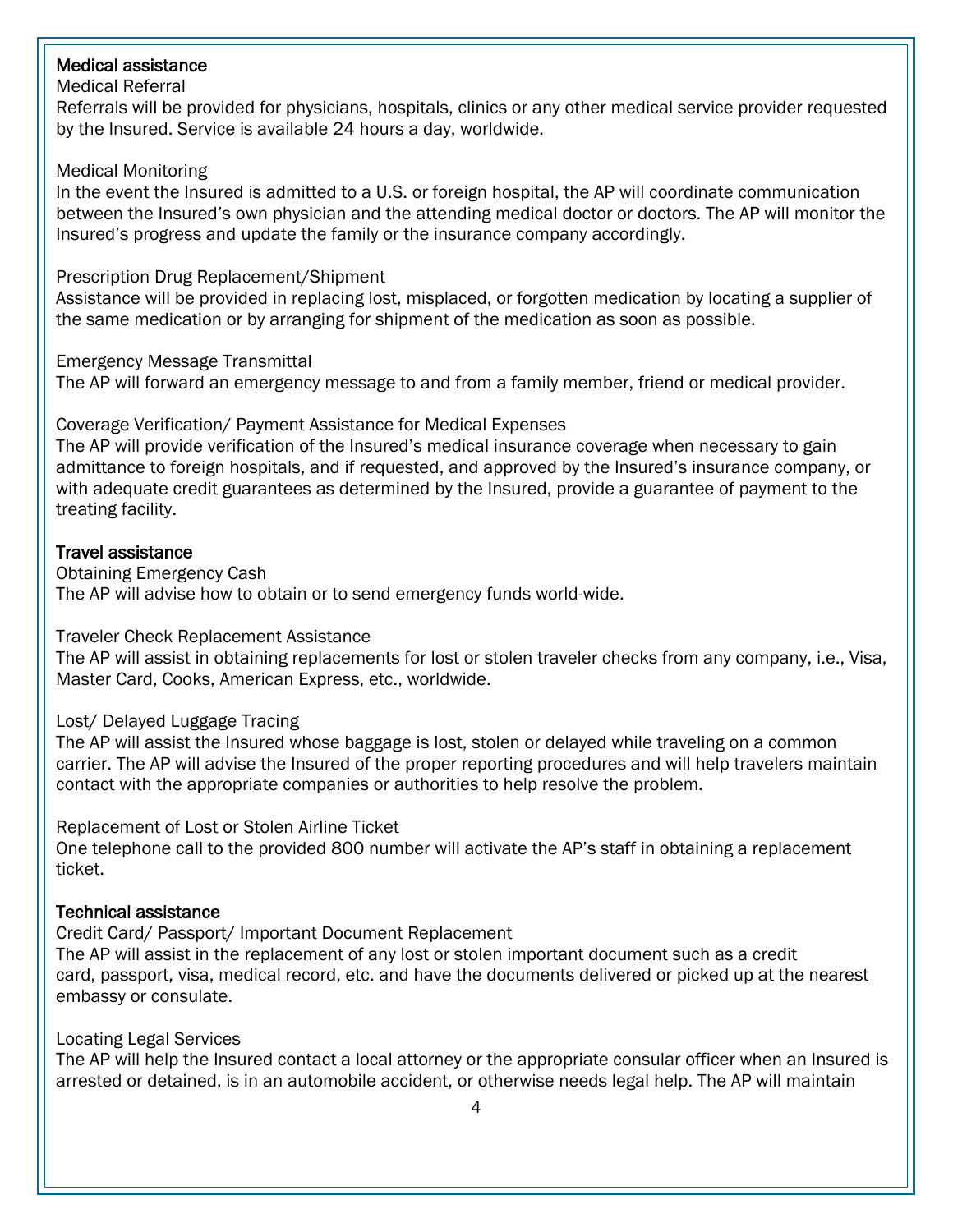communications with the Insured, family, and business associates until legal counsel has been retained by or for the Insured.

Assistance in Posting Bond/ Bail

The AP will arrange for the bail bondsman to contact the Insured or to visit at the jail if incarcerated.

Worldwide Inoculation Information

Information will be provided if requested by an Insured for all required inoculations relative to the area of the world being visited as well as any other pertinent medical information.

Section III-Security Evacuation (Comprehensive)

Coverage (up to the amount shown in the Schedule of Benefits, Security Evacuation) is provided for security evacuations for specific Occurrences. To download a detailed PDF of this brochure, please go to the following web page: [http://www.culturalinsurance.com/cisi\\_forms.asp](http://www.culturalinsurance.com/cisi_forms.asp)

#### PASSPORTS and VISAS

Please check your destination country's passport requirements. Each country can set their own regulations as to who many enter their country and under what circumstances. Please check the United States Government Passport website at:

<http://travel.state.gov/content/passports/english/country.html>

For this example I chose Ecuador, I then expanded the view on "Entry, exit and visa requirements" to find out more about the requirements Ecuador has for visitors.

Please be sure your destination does not require a visa, just because it wasn't required last year doesn't mean the situation is static. You can check the US Government Passport website by destination and verify information with your in-country hosts. Of importance, countries may restrict visas to citizens from foreign countries so if a visa is required please find out if your citizenship status is eligible for the visa by expanding the "Entry, exit and visa

requirements".

Also, please check the website for rules pertaining to Green Cards. Green cards may be needed when visiting your host country, be sure to take the original with you as a copy will not suffice. Again check the host countries requirements on the government websites. Any green card holder must carefully review requirements for travel to the foreign country including requirements based on their green card status for travel and re-entry to the U.S. and also regulations for travel to the foreign site based on their country of origin. Get help interpreting the rules ASAP if you are unsure.

#### 6 Months Validity Rule

The Six Months Validity Rule is imposed by foreign countries, and not by the United States. It simply means that your passport should be valid for more than six months before you would be allowed to enter a foreign destination.

#### PLEASE NOTE the list of countries that require a 6 month validity rule may change.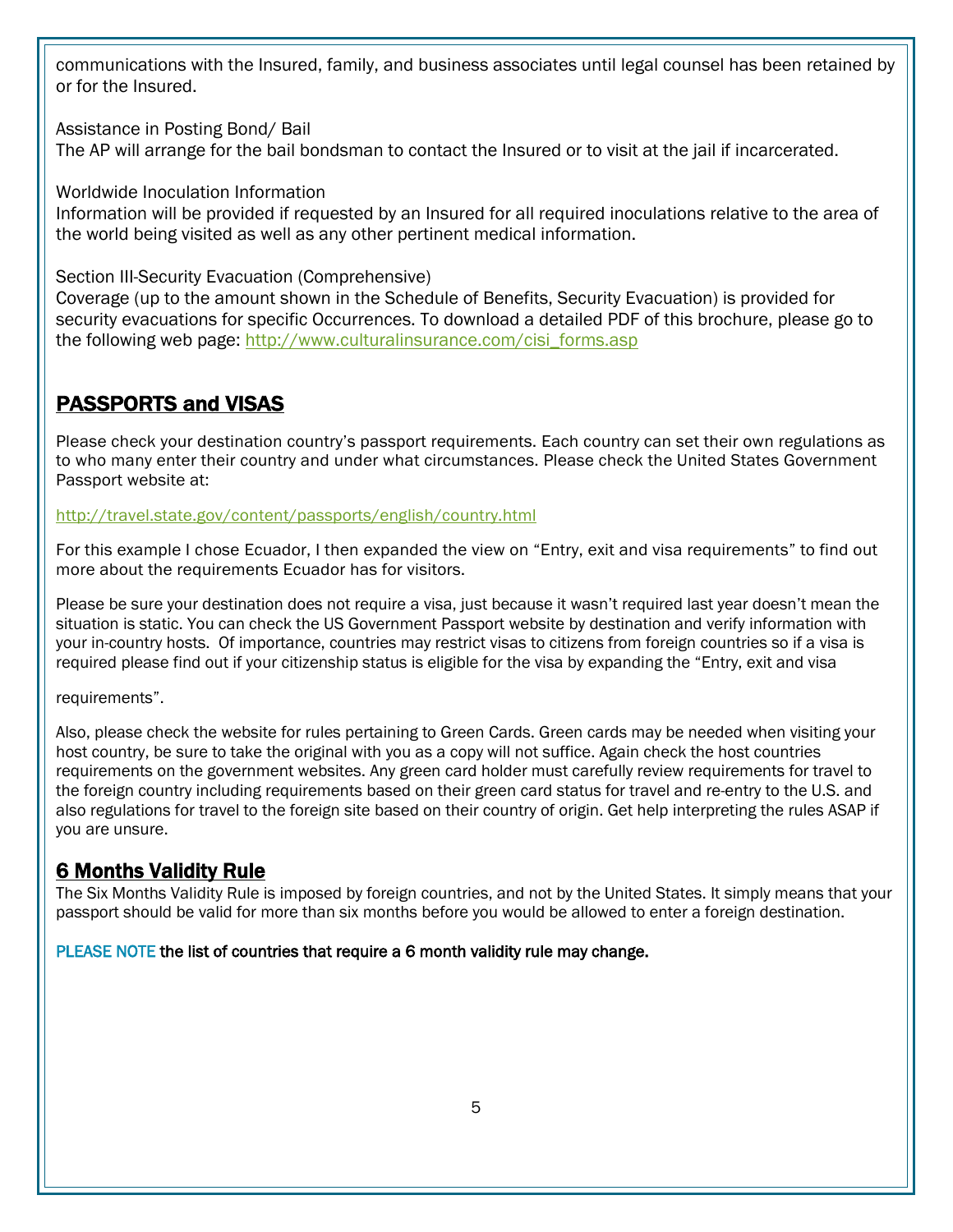**Mark Command** 

⊕ Print ⊠ Email

Ecuador

#### **Ouick Facts**

| PASSPORT VALIDITY:<br>6 months                                                       | VACCINATIONS:<br>Suggested                                                                                                                                                                                                                            |  |
|--------------------------------------------------------------------------------------|-------------------------------------------------------------------------------------------------------------------------------------------------------------------------------------------------------------------------------------------------------|--|
| <b>BLANK PASSPORT PAGES:</b><br>One page required for entry stamp                    | <b>CURRENCY RESTRICTIONS</b><br><b>FOR ENTRY:</b><br>None                                                                                                                                                                                             |  |
| TOURIST VISA REQUIRED:<br>Not required for stays under 90 days<br>per calendar year. | <b>CURRENCY RESTRICTIONS</b><br>FOR EXIT:<br>None                                                                                                                                                                                                     |  |
|                                                                                      | <b>Expand All</b>                                                                                                                                                                                                                                     |  |
| <b>Embassies and Consulates</b>                                                      |                                                                                                                                                                                                                                                       |  |
| <b>Destination Description</b>                                                       |                                                                                                                                                                                                                                                       |  |
| Entry, Exit & Visa Requirements                                                      |                                                                                                                                                                                                                                                       |  |
|                                                                                      | Visa Requirements to Enter Ecuador: If you are a U.S. citizen<br>wishing to enter Ecuador, you must present a U.S. passport with at<br>THE STATE OF A REPORT OF THE REPORT OF A STATE OF THE REPORT OF THE REPORT OF A STATE OF A STATE OF A STATE OF |  |

st six months remaining validity. Ecuadorian immigration of also sometimes request evidence of return or onward travel, such as an airline ticket.

Under Ecuadorian law, U.S. citizens traveling for business or tourism on a tourist passport can enter Ecuador for up to 90 days p calendar year without a visa. Extensions for up to another 90 days can be requested through the provincial migration offices.

### **Learn About Your Destination**

The State Department's Office of American Citizens Services and Crisis Management (ACS) administers the Consular Information Program, which informs the public of conditions abroad that may affect their safety and security. Country Specific Information, Travel Alerts, and Travel Warnings are vital parts of this program.

We provide Country Specific Information for every country of the world. You will find the location of the U.S. embassy and any consular offices, information about whether you need a visa, crime and security information, health and medical considerations, drug penalties, localized hot spots and more. This is a good place to start learning about where you are going.



Travel Alerts and Warnings<br>Also, please check the US Government Passport website for the most updated information on travel alerts and warnings:

Discuss project with UF mentor and complete MSRP proposal form -Review state department travel alerts and warnings for proposed destination<https://travel.state.gov/content/passports/en/alertswarnings.html>

Enroll in State Department Smart Traveler Program<https://travel.state.gov/content/passports/en/go/step.html>

#### Unexpected Circumstances

While we recommend students and faculty purchase traveler's insurance, it is not required. Travel insurance may be able to help cover the expenses of unexpected circumstances such as sudden cancellations, accidental delays, missed flights or other unforeseen circumstances. In the event that you may experience a delay or unforeseen circumstance, some advanced planning may help. For example, having contact information for your lead faculty, trip leaders, in-country hosts, and the International Medical Education Office phone number.

To be better prepared for emergency situations while travelling you can reference this page:

<http://www.state.gov/travel/>